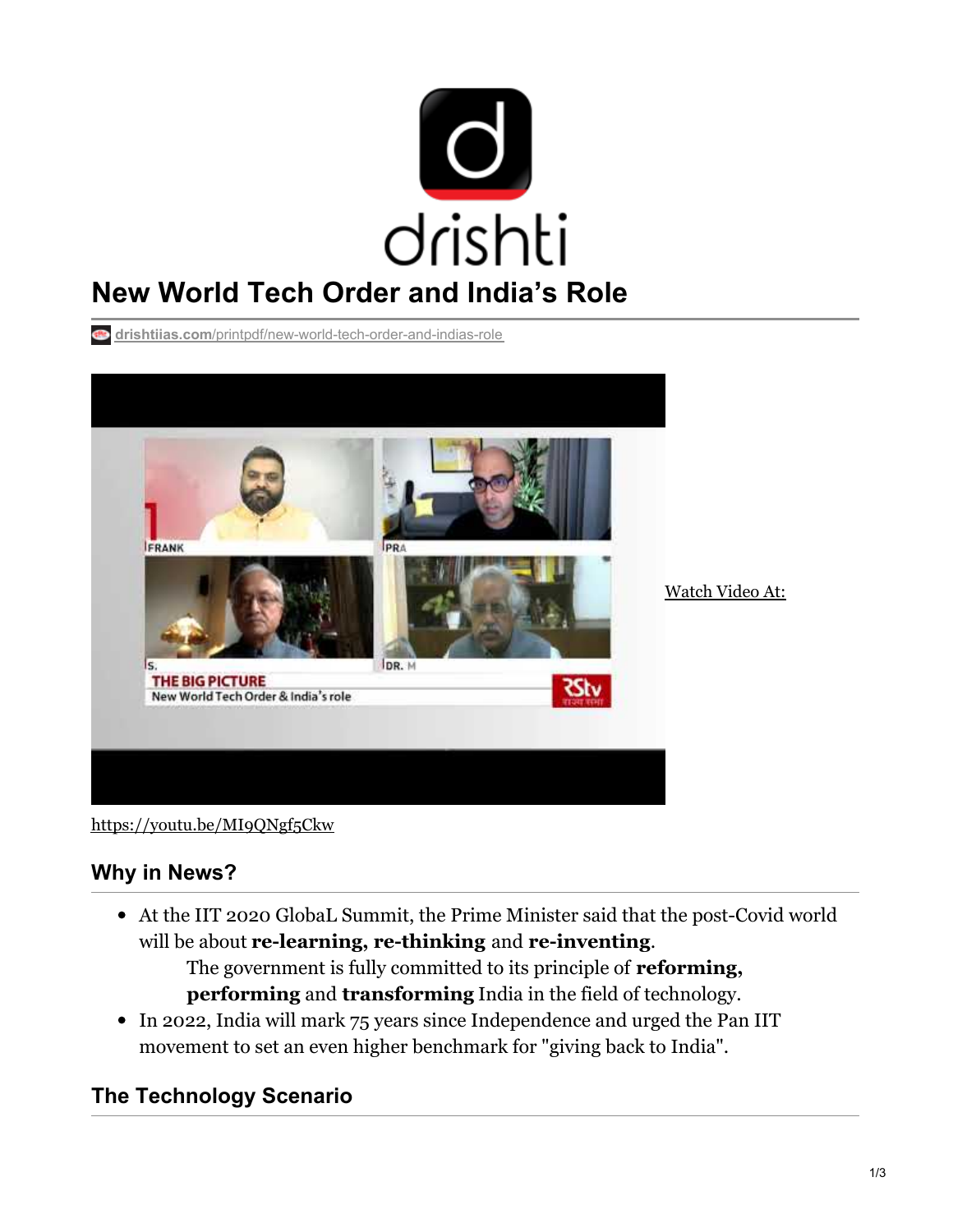With the increasing role of **Artificial [Intelligence](https://www.drishtiias.com/loksabha-rajyasabha-discussions/in-depth-artificial-intelligence)**, the world is looking forward to **grobotisation** = global + robotisation.

However, an issue associated with the same is of employment, if the increased dependence on machines is going to take up the employment or not.

- The private sector is not at all human-centric, it is completely based on making profit.
- Maximum contribution in the field of technology is made by only the U.S. and China.

#### **India's Scenario**

- **Advancing in technology:** The mindset about Indian products and technology being inferior is changing rapidly within the country.
- **Dependent for assistance:** India may have developed a lot in technology than earlier but is still dependent on other countries for various technical assistance.
	- India has approximately 1.5 billion mobile connections, but still does not have the complete knowledge of making a mobile phone in its full capacity.
	- The medical expertise of India are well known yet all the medical equipment is imported in India.
- **Lack of resources:** India still lacks the ecosystem where a young talent coming up with an innovative idea can always get a mentor, or encouragement or can be provided seed money.
- **India and R&D:** India spends less than 1% on the Research and Development sector and that is also mostly by the government, which is considerably less as compared to other countries like South Korea where 3.4% of GDP of the country is spent in the R&D sector and 70% of it is by the private sector.

# **Role of the Indian Diaspora**

When the IT revolution of India took place in the 90s, the Indian diaspora who had studied in IITs mostly settled in Silicon Valley.

They have played a very significant role by acting as the bridge between the Indian skills, human resources and the American technology requirements.

• Indian diaspora, IIT, BITS or NIT alumni in particular, can play a very crucial role in acting as a mentor to the young talents as they already have the experience and know what the advanced technologies and other developed countries want.

# **Technology and Education**